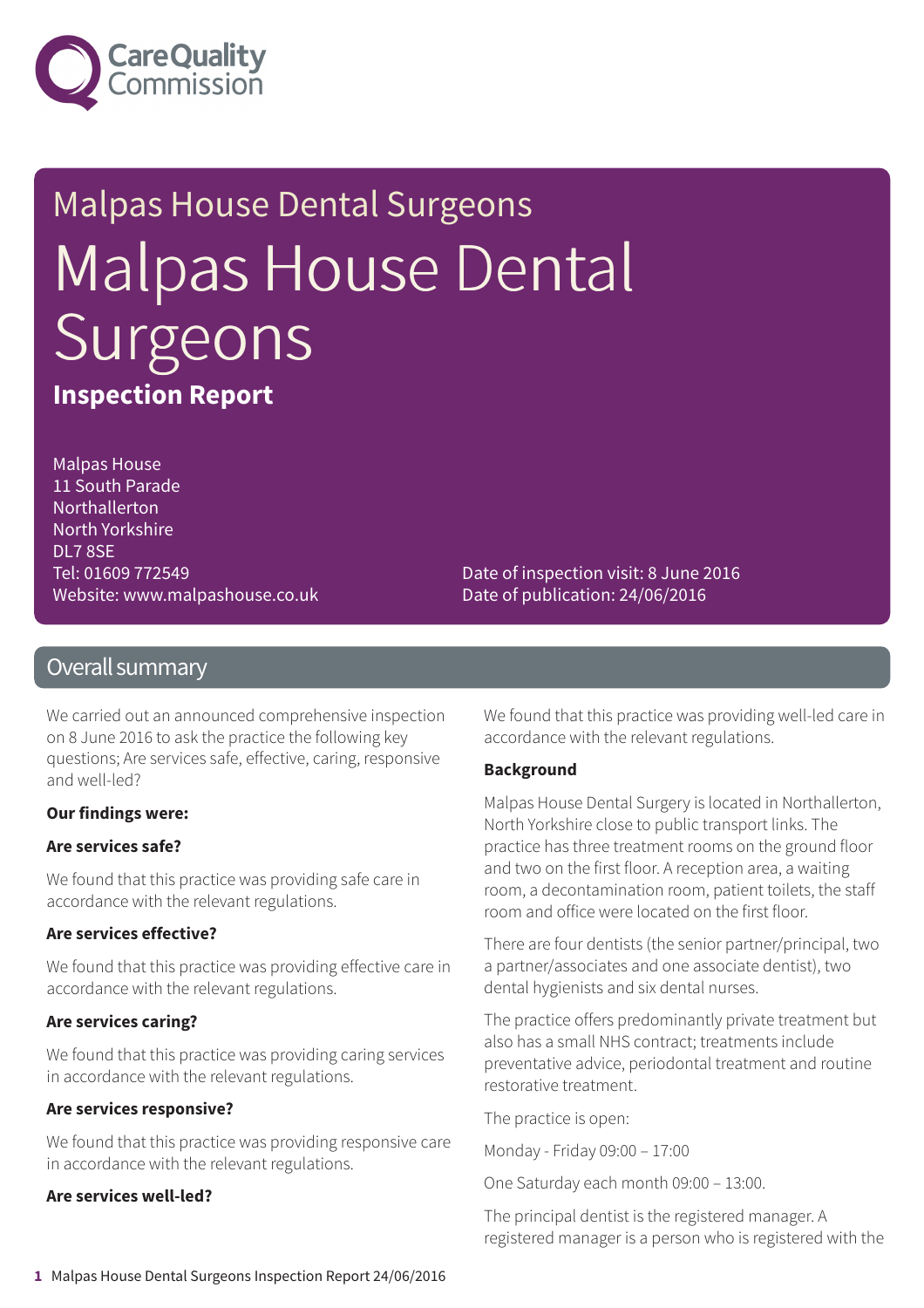# Summary of findings

Care Quality Commission to manage the service. Like registered providers, they are 'registered persons'. Registered persons have legal responsibility for meeting the requirements in the Health and Social Care Act 2008 and associated Regulations about how the practice is run.

On the day of inspection we received 14 CQC comment cards providing feedback and spoke to three patients. The patients who provided feedback were very positive about the care and attention to treatment they received at the practice. They told us they were involved in all aspects of their care and found the staff to be friendly, helpful, efficient and professional and they were treated with dignity and respect in a clean and tidy environment.

#### **Our key findings were:**

- Staff had received safeguarding training, knew how to recognise signs of abuse and how to report it. They had very good systems in place to work closely and share information with the local safeguarding team.
- There were sufficient numbers of suitably qualified staff to meet the needs of patients.
- Staff had been trained to manage medical emergencies.
- Infection control procedures were in accordance with the published guidelines.
- The practice had a system in place for recording accidents and adverse incidents.
- Patient care and treatment was planned and delivered in line with evidence based guidelines, best practice and current regulations. Patients received clear explanations about their proposed treatment and were actively involved in making decisions about it. They were treated in a way that they liked by staff.
- Patients received clear explanations about their proposed treatment, costs, benefits and risks and were involved in making decisions about it.
- Patients were treated with dignity and respect and confidentiality was maintained.
- The appointment system met the needs of the patients and waiting times were kept to a minimum. Emergency slots were available each day for patients requiring urgent treatment.
- There was a complaints system in place. Staff recorded complaints and cascaded learning to staff.
- The governance systems were effective.
- The practice sought feedback from staff and patients about the services they provided and used these to help them improve.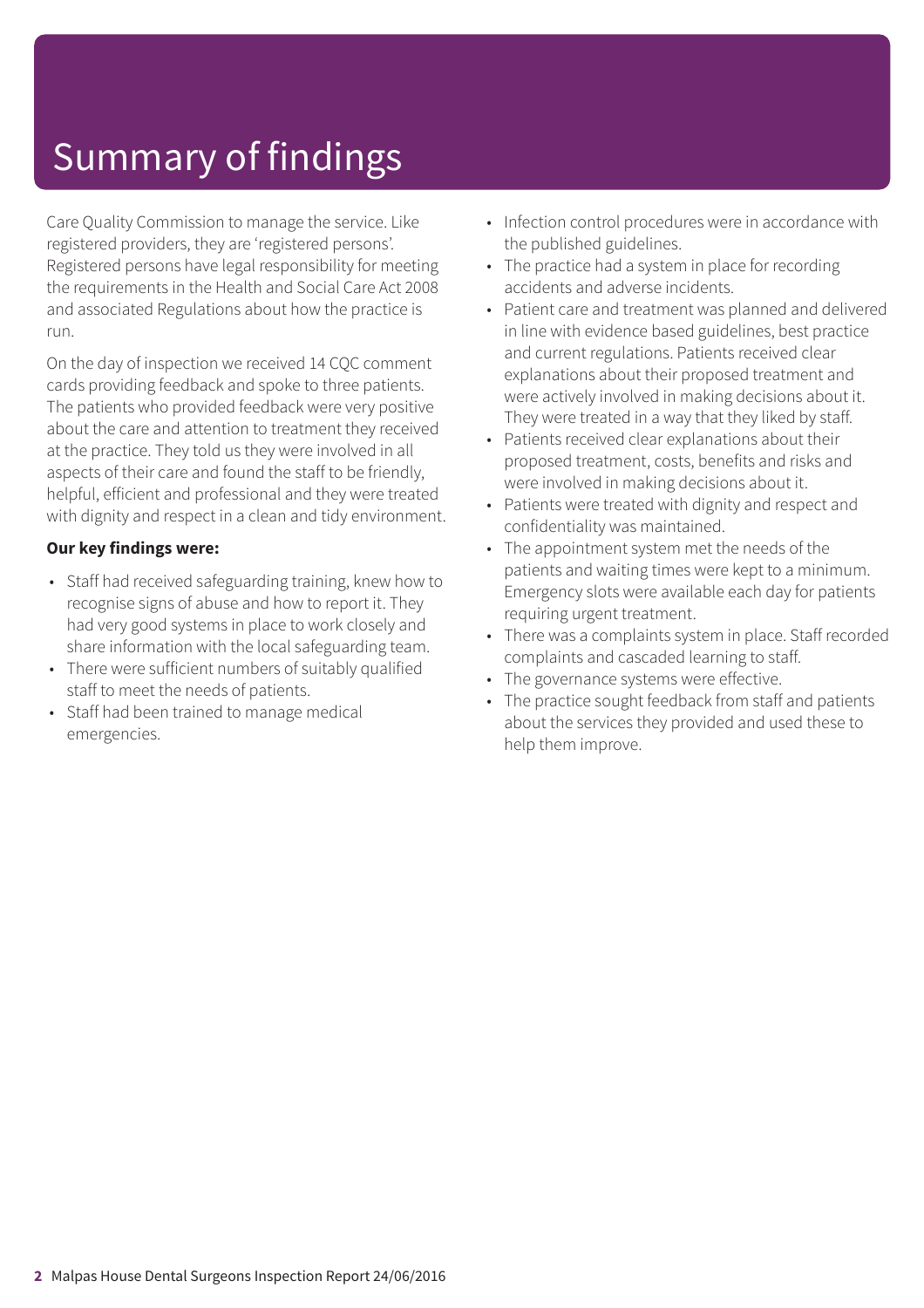#### The five questions we ask about services and what we found

We always ask the following five questions of services.

#### **Are services safe?**

We found that this practice was providing safe care in accordance with the relevant regulations.

The practice had effective systems and processes in place to ensure all care and treatment was carried out safely. For example, there were systems in place for infection prevention and control, clinical waste control and management of medical emergencies. All emergency equipment and medicines were in date and in accordance with the British National Formulary (BNF) and Resuscitation Council UK guidelines.

Staff had received training in safeguarding patients to level three. Staff were aware how to recognise the signs of abuse and who to report it to in house. The process and protocol for reporting was last reviewed in April 2016.

The practice had a COSHH folder in place with safety data sheets for each material used within the practice. All materials had a specific risk assessment in place and the practice had a specific risk assessment.

There was a decontamination room and guidance for staff to provide effective decontamination of dental instruments was in place.

Patients' medical histories were obtained verbally before any treatment took place. This provided the dentists with up to date information about any health or medication issues which could affect the planning of treatment.

We reviewed the Legionella risk assessment dated March 2016, evidence of regular water testing was being carried out in accordance with the assessment and quarterly dip slip testing was in place.

#### **Are services effective?**

We found that this practice was providing effective care in accordance with the relevant regulations.

Consultations were carried out in line with best practice guidance from the National Institute for Health and Care Excellence (NICE). For example, patients were recalled after an agreed interval for an oral health review, during which their medical histories and examinations were updated and recorded. Any changes in risk factors were also discussed and recorded.

The practice followed best practice guidelines when delivering dental care. These included guidance from the Faculty of General Dental Practice (FGDP) and NICE. The practice focused on prevention and the dentist was aware of the 'Delivering Better Oral Health' toolkit (DBOH) with regards to fluoride application and oral hygiene advice.

Patients' dental care records provided information about their current dental needs and past treatment. The dental care records we looked at included discussions about treatment options, relevant X-rays including grading and justification. The practice monitored any changes to the patients oral health and made referrals for specialist treatment or investigations where indicated in a timely manner.

Staff were registered with the General Dental Council (GDC) and maintained their registration by completing the required number of hours of continuing professional development (CPD). Staff were supported to meet the requirements of their professional registration.

#### **Are services caring?**

We found that this practice was providing caring services in accordance with the relevant regulations.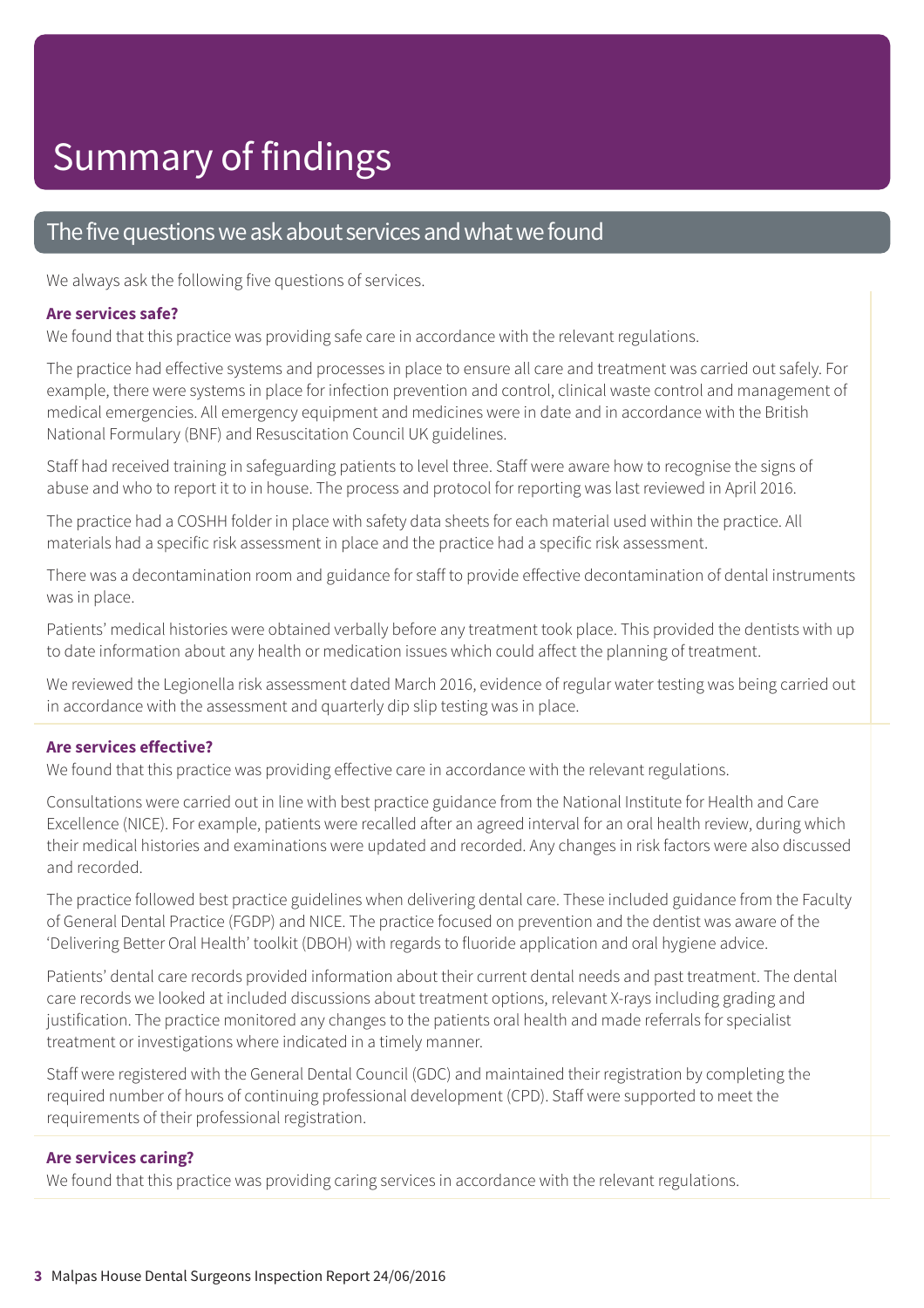# Summary of findings

Staff explained that enough time was allocated in order to ensure the treatment and care was fully explained to patients in a way which patients understood. Time was given to patients with complex treatment needs to decide what treatment options they preferred.

Comments on the 14 completed CQC comment cards we received included statements saying they were involved in all aspects of their care and found the staff to be friendly, helpful, efficient and professional and they were treated with dignity and respect.

We observed patients being treated with respect and dignity during interactions at the reception desk and over the telephone. Privacy and confidentiality were maintained for patients using the service on the day of the inspection. We also observed the staff to be welcoming and caring towards the patients.

#### **Are services responsive to people's needs?**

We found that this practice was providing responsive care in accordance with the relevant regulations.

Patients could access routine treatment and urgent care when required. The practice offered daily access for patients experiencing dental pain which enabled them to receive treatment quickly. If the practice was closed patients would be directed to the NHS 111 service or patients who had a private plan were directed to an out of hours contact number.

The practice had good disability access; the ground floor surgeries were large enough to accommodate a wheelchair and the toilet had hand rails and an alarm in place if anyone required assistance.

The practice had a complaints process which was accessible to patients who wished to make a complaint. The practice had information about how to complain in a practice leaflet with information and information about external agency details had been incorporated. Staff recorded complaints and cascaded learning to staff.

#### **Are services well-led?**

We found that this practice was providing well-led care in accordance with the relevant regulations.

Staff reported the registered provider was approachable, they were able to raise issues or concerns at any time and they felt supported in their roles. The culture within the practice was seen by staff as open and transparent.

There was a clearly defined management structure in place. The registered provider was responsible for the day to day running of the practice.

The practice sought feedback from patients in order to improve the quality of the service provided.

The practice undertook various audits to monitor their performance and help improve the services offered. The audits included infection prevention and control and X-rays. The X-ray audit findings were within the guidelines of the National Radiological Protection Board (NRPB).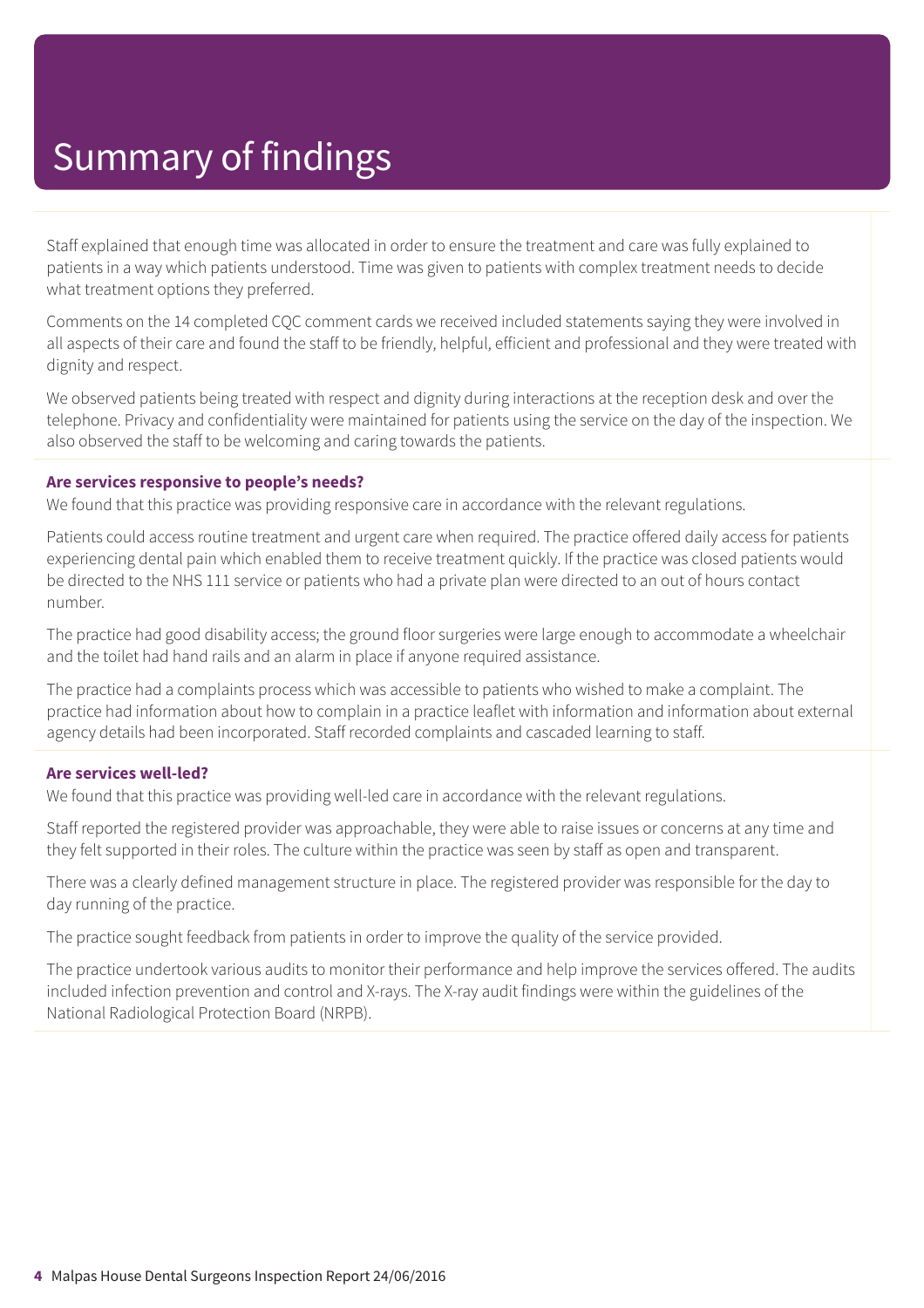

# Malpas House Dental Surgeons **Detailed findings**

### Background to this inspection

We carried out this inspection under Section 60 of the Health and Social Care Act 2008 as part of our regulatory functions. This inspection was planned to check whether the registered provider was meeting the legal requirements and regulations associated with the Health and Social Care Act 2008.

The inspection was carried out on 8 June 2016 and was led by a CQC Inspector and a specialist advisor.

We informed NHS England area team and Healthwatch North Yorkshire that we were inspecting the practice; however we did not receive any information of concern from them

The methods that were used to collect information at the inspection included interviewing staff, observations and reviewing documents.

During the inspection we spoke with the registered provider and four dental nurses. We saw policies, procedures and other records relating to the management of the service. We reviewed 14 CQC comment cards that had been completed.

To get to the heart of patients' experiences of care and treatment, we always ask the following five questions:

- Is it safe?
- Is it effective?
- Is it caring?
- Is it responsive to people's needs?
- Is it well-led?

These questions therefore formed the framework for the areas we looked at during the inspection.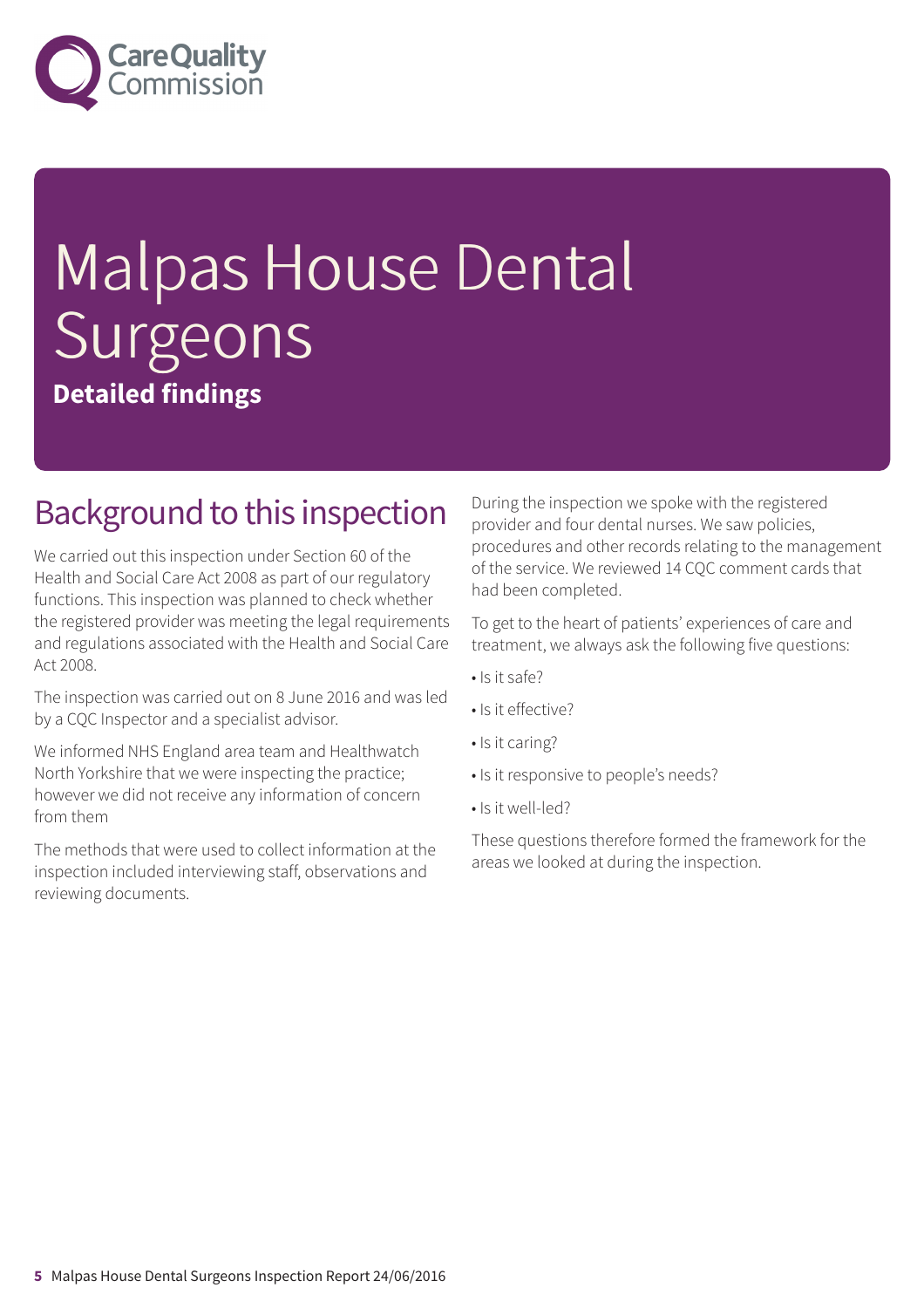# Are services safe?

## **Our findings**

#### **Reporting, learning and improvement from incidents**

The practice had policies and procedures in place to investigate, respond to and learn from significant events. Staff were aware of the reporting procedures in place and encouraged to raise safety issues to the attention of colleagues and the registered provider.

Staff had an understanding of the process for accident and incident reporting including their responsibilities under the Reporting of Injuries, Diseases and Dangerous Occurrences Regulations 2013 (RIDDOR). The staff told us any accident or incidents would be discussed at practice meetings or whenever they arose. We saw the practice had an accident book which had two entries recorded in the last 12 months; evidence of events had been processed in accordance with the practice policy. The practice also recorded significant events and there was no evidence of any over the past 12 months.

The registered provider told us they had a through system in place to receive alerts from the Medicines and Healthcare products Regulatory Agency (MHRA), the UK's regulator of medicines, medical devices and blood components for transfusion, responsible for ensuring their safety, quality and effectiveness. The registered provider told us when they received an alert this was shared with all the staff and action taken accordingly.

#### **Reliable safety systems and processes (including safeguarding)**

We reviewed the practice's safeguarding policy and procedures in place for safeguarding vulnerable adults and children using the service. They included the contact details for the local authority safeguarding team, social services and other relevant agencies. The registered provider was the lead for safeguarding and evidence was available to show all clinical staff were trained to level two and some to level three. This role included providing support and advice to staff and overseeing the safeguarding procedures within the practice.

The registered provider demonstrated their awareness of the signs and symptoms of abuse and neglect. They were also aware of the procedures they needed to follow to address safeguarding concerns.

The principal dentist told us they routinely used a rubber dam when providing root canal treatment to patients. A rubber dam is a small square sheet of latex (or other similar material if a patient is latex sensitive) used to isolate the tooth operating field to increase the efficacy of the treatment and protect the patient in line with guidance from the British Endodontic Society.

The practice had a whistleblowing policy. Staff told us they felt confident they could raise concerns about colleagues without fear of recriminations with the registered provider.

#### **Medical emergencies**

The practice had procedures in place for staff to follow in the event of a medical emergency and all staff had received training in basic life support including the use of an Automated External Defibrillator (an AED is a portable electronic device that analyses life threatening irregularities of the heart including ventricular fibrillation and is able to deliver an electrical shock to attempt to restore a normal heart rhythm).

The practice kept medicines and equipment for use in a medical emergency. These were in line with the 'Resuscitation Council UK' and British National Formulary guidelines. All staff knew where these items were kept.

We saw that the practice kept logs which indicated that the emergency equipment, emergency medical oxygen cylinder, emergency drugs and AED were checked weekly. This helped ensure that the equipment was fit for use and the medication was within the manufacturer's expiry dates.

#### **Staff recruitment**

The practice had a recruitment policy in place and a process had been followed when employing the newest member of staff. This included obtaining proof of their identity, checking their skills and qualifications, registration with relevant professional bodies and taking up references. The newest member of staff had a recruitment file with and induction check list included. All recruitment files were kept by the practice principals.

We saw all staff had been checked by the Disclosure and Barring Service (DBS). The DBS checks identify whether a person has a criminal record or is on an official list of people barred from working in roles where they may have contact with children or adults who may be vulnerable.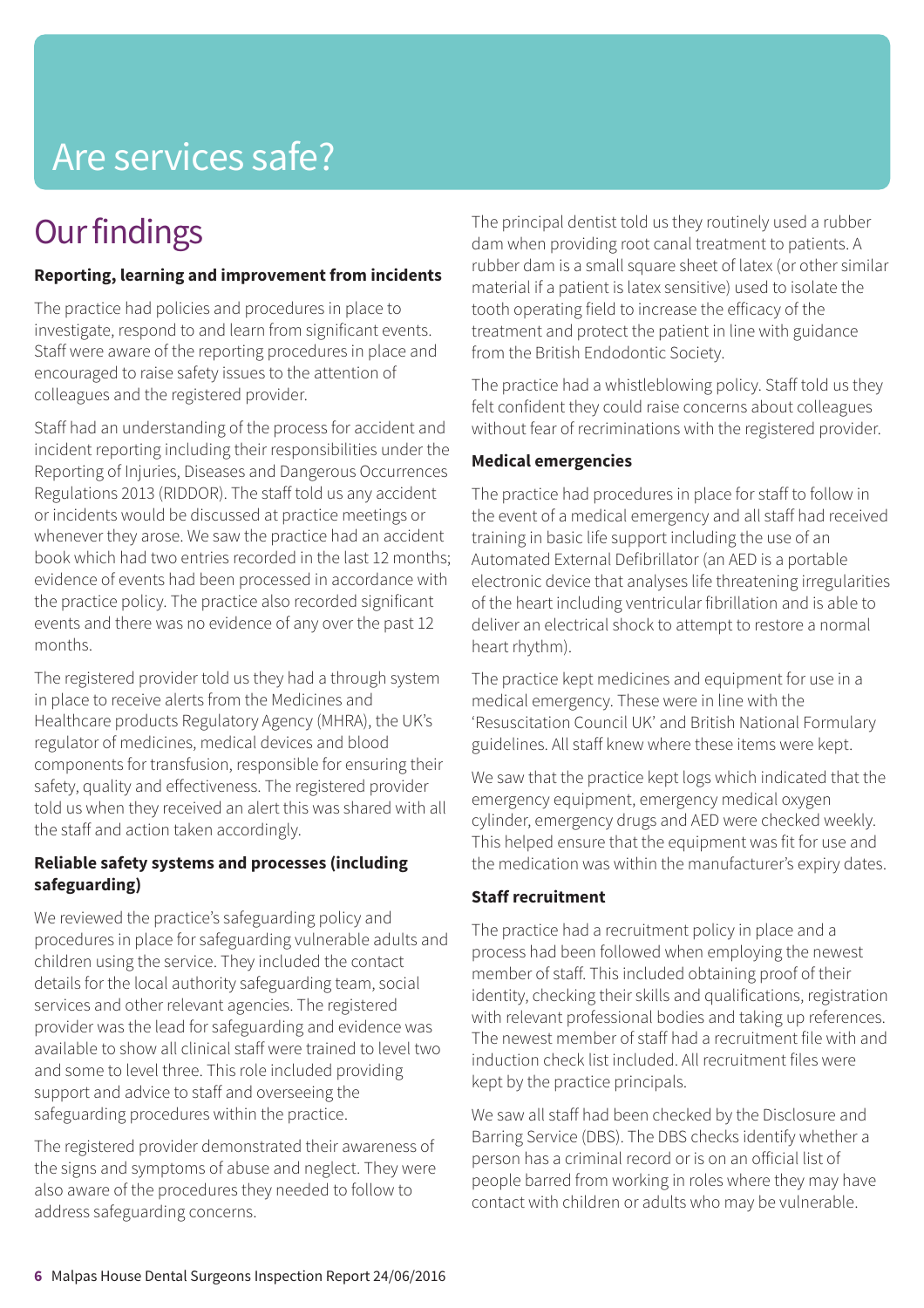# Are services safe?

We recorded all relevant staff had personal indemnity insurance (insurance professionals are required to have in place to cover their working practice). In addition, there was employer's liability insurance which covered employees working at the practice.

#### **Monitoring health & safety and responding to risks**

The practice had undertaken risk assessments to cover the health and safety concerns that arise in providing dental services generally and those that were particular to the practice. The practice had a Health and Safety policy which included guidance on clinical waste management and manual handling.

The practice had a well maintained and up to date Control of Substances Hazardous to Health (COSHH) folder. COSHH was implemented to protect workers against ill health and injury caused by exposure to hazardous substances, from mild eye irritation through to chronic lung disease. COSHH requires employers to eliminate or reduce exposure to known hazardous substances in a practical way. If any new materials were implemented into the practice a new risk assessment was put in place. All safety data sheets and material risk assessments were in alphabetical order to ensure information could be found easily.

We noted there had been a specific fire risk assessment completed for the practice in March 2016; we saw the fire extinguishers were serviced in February 2016. Staff had discussions about the process and this was reviewed at practice meetings. The registered provider had completed training in fire management: these and other measures were taken to reduce the likelihood of risks of harm to staff and patients.

#### **Infection control**

The practice had a decontamination room that was set out according to the Department of Health's guidance, Health Technical Memorandum 01-05 (HTM 01-05), decontamination in primary care dental practices. All clinical staff were aware of the work flow in the decontamination area from the 'dirty' to the 'clean' zones.

There was a separate hand washing sink for staff, in addition two separate sinks for decontamination work. The procedure for cleaning, disinfecting and sterilising the

instruments was clearly displayed on the wall to guide staff. We discussed with staff appropriate personal protective equipment when working in the decontamination area and this included disposable gloves and protective eye wear.

We found instruments were being cleaned and sterilised in line with published guidance (HTM01-05). The dental nurses were knowledgeable about the decontamination process and demonstrated that they followed the correct procedures. For example, instruments were placed in a washer disinfector, examined under illuminated magnification and sterilised in an autoclave. Sterilised instruments were correctly packaged, sealed and dated. Instruments were transported between the surgeries and the decontamination room in lockable boxes.

We saw records which showed the equipment used for cleaning and sterilising had been maintained and serviced in line with the manufacturer's instructions. Appropriate records were kept of the decontamination cycles of the autoclaves to ensure that it was functioning properly.

We saw from staff records that all staff had received infection control training in at various intervals over the past CPD cycle.

There was adequate supplies of liquid soap, paper hand towels in the decontamination area and surgeries. A poster describing proper hand washing techniques was displayed above all the hand washing sinks. Paper hand towels and liquid soap was also available in the toilet.

We saw the sharps bins were being used correctly and located appropriately in all surgeries. Clinical waste was always stored securely for collection. The registered provider had a contract with an authorised contractor for the collection and safe disposal of clinical waste.

The recruitment files we reviewed showed all clinical staff had received inoculations against Hepatitis B. It is recommended that people who are likely to come into contract with blood products or are at increased risk of needle-stick injuries should receive these vaccinations to minimise risks of acquiring blood borne infections.

The practice had a legionella risk assessment completed in March 2016 and hot and cold water temperature checks were in place and dip slide testing had been completed. The registered provider was the nominated individual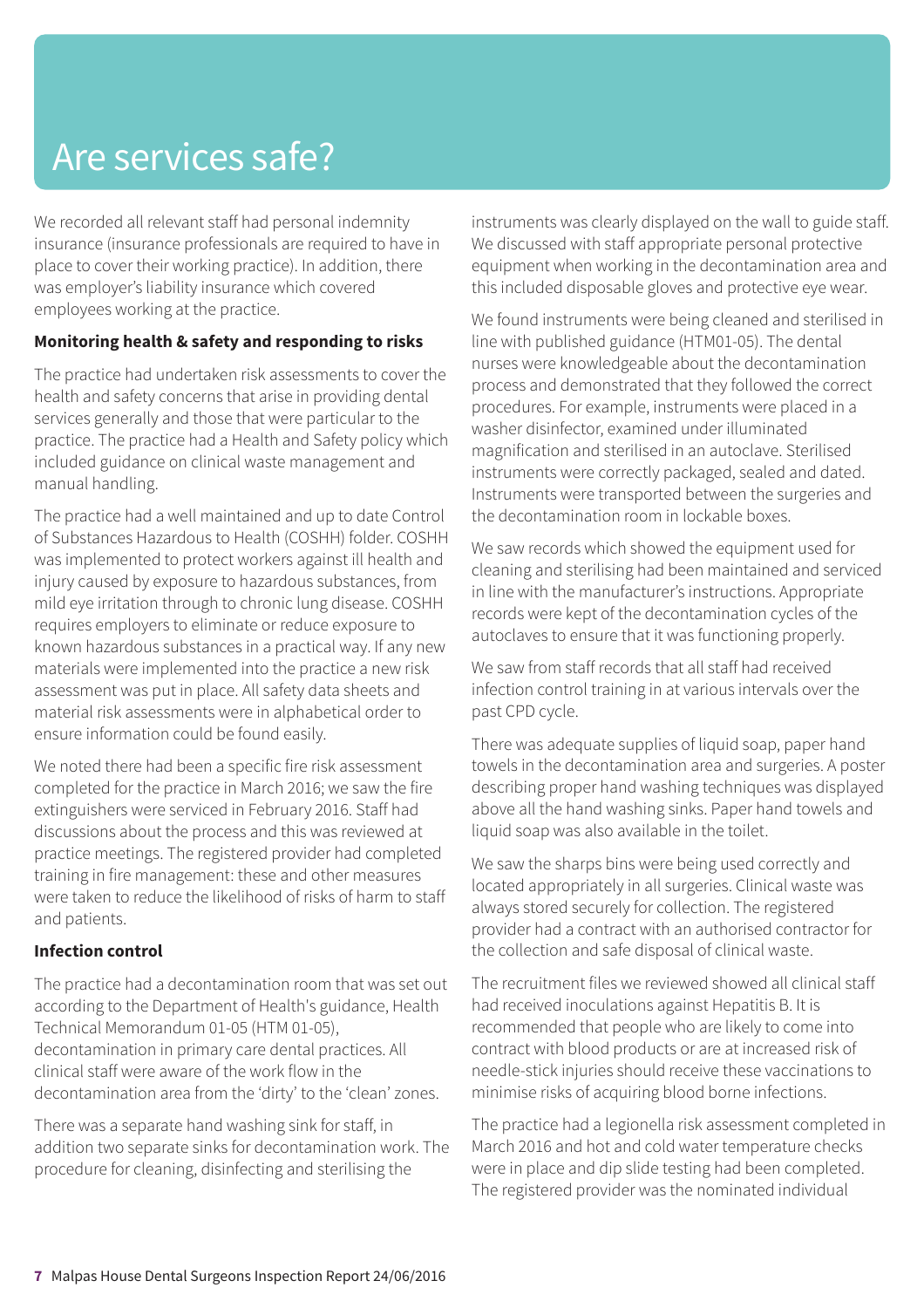# Are services safe?

responsible for the Legionella testing and they had received legionella training to raise their awareness. Legionella is a term for particular bacteria which can contaminate water systems in buildings.

#### **Equipment and medicines**

We saw that Portable Appliance Testing (PAT) had been undertaken in April 2016 – (PAT is the term used to describe the examination of electrical appliances and equipment to ensure they are safe to use). The registered provider had also completed more in depth electrical safety testing of the building and evidence of this was seen.

The practice displayed fire exit signage. We saw the fire extinguishers had been checked in February 2016 to ensure they were suitable for use if required.

We saw maintenance records for equipment such as autoclaves, the compressor and X-ray equipment which showed they were serviced in accordance with the manufacturers' guidance. The regular maintenance ensured the equipment remained fit for purpose.

Local anaesthetics were stored appropriately and a log of batch numbers and expiry dates was in place. Other than emergency medicines the practice held a selection of antibiotics. These were stored securely and logs were in place to know what stock had been used. The prescription pads were stored in the same location and there was a log in place to review what pads had been used.

#### **Radiography (X-rays)**

The X-ray equipment was located in an each surgery apart from the hygienist surgery on the ground floor. X-rays were carried out safely and in line with the rules relevant to the practice and type and model of equipment being used.

We reviewed the practice's radiation protection file. This contained a copy of the local rules which stated how each X-ray machine needed to be operated safely. The local rules were also displayed in each of the surgeries. The file also contained the name and contact details of the Radiation Protection Advisor.

We saw all the staff were up to date with their continuing professional development training in respect of dental radiography.

The practice also had a maintenance log which showed that the X-ray machines had been serviced regularly. The registered provider told us they undertook an annual quality audit of the X-rays taken. We saw the results of the August 2015 audit and the results were in accordance with the National Radiological Protection Board (NRPB). Action plans and learning outcomes were in place to improve the procedure and reduce the risk of having to re-take X-rays.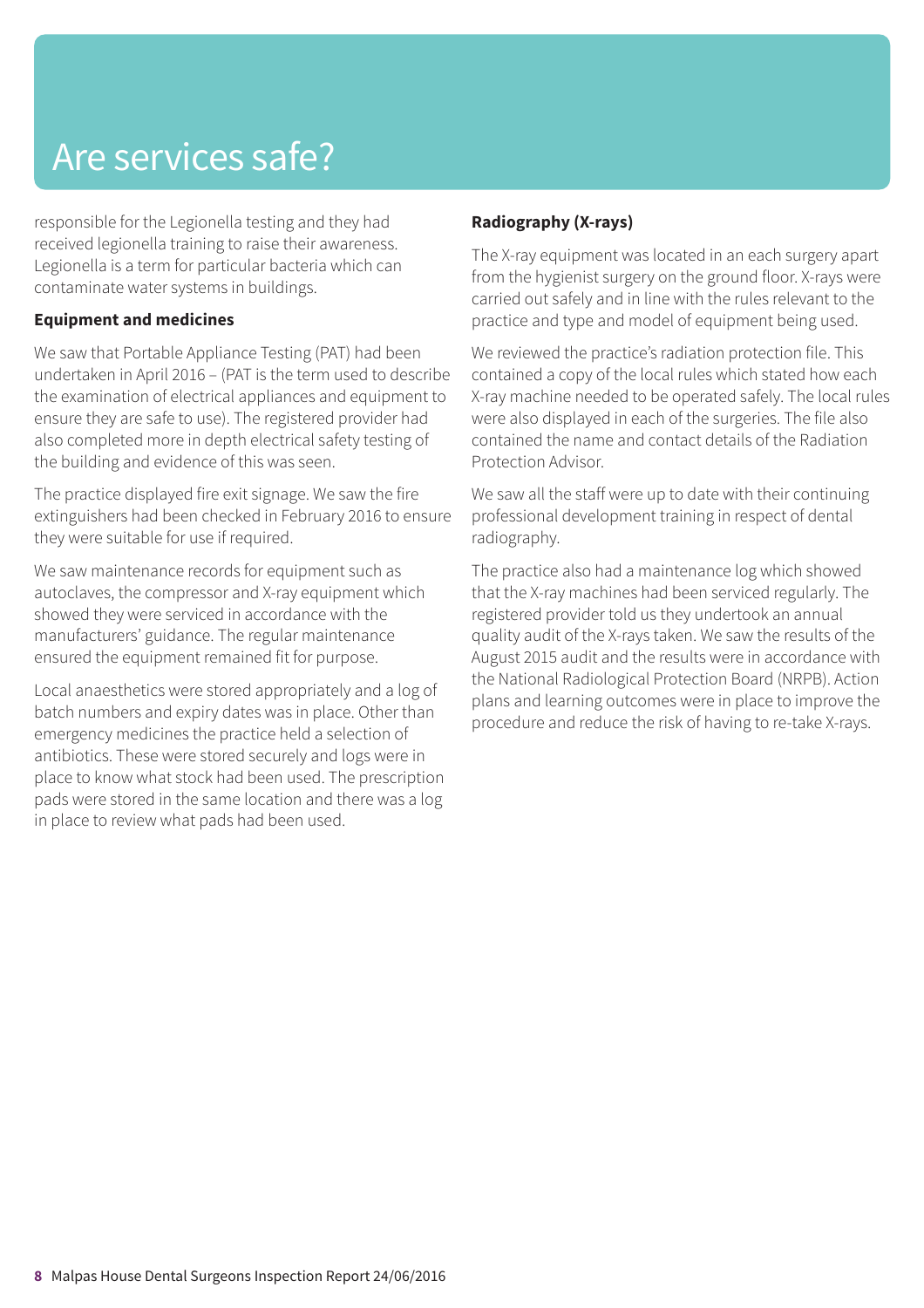# Are services effective? (for example, treatment is effective)

# **Our findings**

#### **Monitoring and improving outcomes for patients**

The practice kept up to date detailed electronic dental care records. They contained information about the patient's current dental needs and past treatment. The dentists carried out assessments in line with recognised guidance from the Faculty of General Dental Practice (FGDP). This was repeated at each examination in order to monitor any changes in the patient's oral health.

The dentists used NICE guidance to determine a suitable recall interval for the patients. This takes into account the likelihood of the patient experiencing dental disease. The practice also recorded the medical history information within the patients' dental care records for future reference. In addition, the registered provider told us they discussed patients' lifestyle and behaviour such a smoking and alcohol consumption and where appropriate offered them health promotion advice, this was recorded in the patients' dental care records.

There was evidence patient dental care records had been audited to ensure they complied with the guidance provided by the Faculty of General Dental Practice and the registered provider had access to the guidelines for all the staff to use for guidance.

During the course of our inspection we discussed patient dental care records with the registered provider and checked dental care records to confirm the findings. We found all records were in accordance with the guidance provided by the Faculty of General Dental Practice. For example, evidence of a discussion of treatment needs with the patient was always recorded. The practice recorded medical histories had been up dated prior to treatment. Soft tissue examinations, diagnosis and a basic periodontal examination (BPE) – a simple and rapid screening tool used by dentists to indicate the level of treatment need in relation to a patient's gums were always recorded.

All subsequent appointments patients were always asked to review and update a medical history form. This ensured the dentists and hygienists were aware of the patients' present medical condition before offering or undertaking any treatment.

The registered provider told us they always discussed the diagnosis with their patients and, where appropriate,

offered them any options available for treatment and explained the costs. By reviewing the dental care records we found these discussions were always recorded. We saw that patients were provided with treatment plans which were signed by the patient and then scanned into the patients' dental care records.

The practice used current guidelines and research in order to continually develop and improve their system of clinical risk management. For example, following clinical assessment, the dentists followed the guidance from the FGDP before taking X-rays to ensure they were required and necessary. Justification for the taking of an X-ray, a grade of each x-ray and a detailed report was recorded in the patient's dental care record.

Patients requiring specialist treatments that were not available at the practice such as conscious sedation or orthodontics were referred to other dental specialists. Their oral health was then monitored after the patient had been referred back to the practice. This helped ensure patients had the necessary post-procedure care and satisfactory outcomes

#### **Health promotion & prevention**

The patient reception and waiting area contained a range of information that explained the services offered at the practice and the NHS fees for treatment.

The registered provider told us they offered patients oral health advice and provided treatment in accordance with the Department of Health's policy, the 'Delivering Better Oral Health' toolkit, this included fluoride applications. Fluoride treatments are a recognised form of preventative measures to help protect patients' teeth from decay and evidence of this was seen in the patient dental care records.

Patients were given advice regarding maintaining good oral health. Patients who had a high rate of dental decay were also provided with a detailed diet advice leaflet which included advice about snacking between meals, hidden sugars in drinks and tooth brushing. Patients who had a high rate of dental decay were also prescribed high fluoride toothpastes to help reduce the decay process.

The practice had a selection of dental products on sale in the reception area to assist patients with their oral health.

The medical history form patients completed included questions about smoking and alcohol consumption. We were told by the registered provider and saw in dental care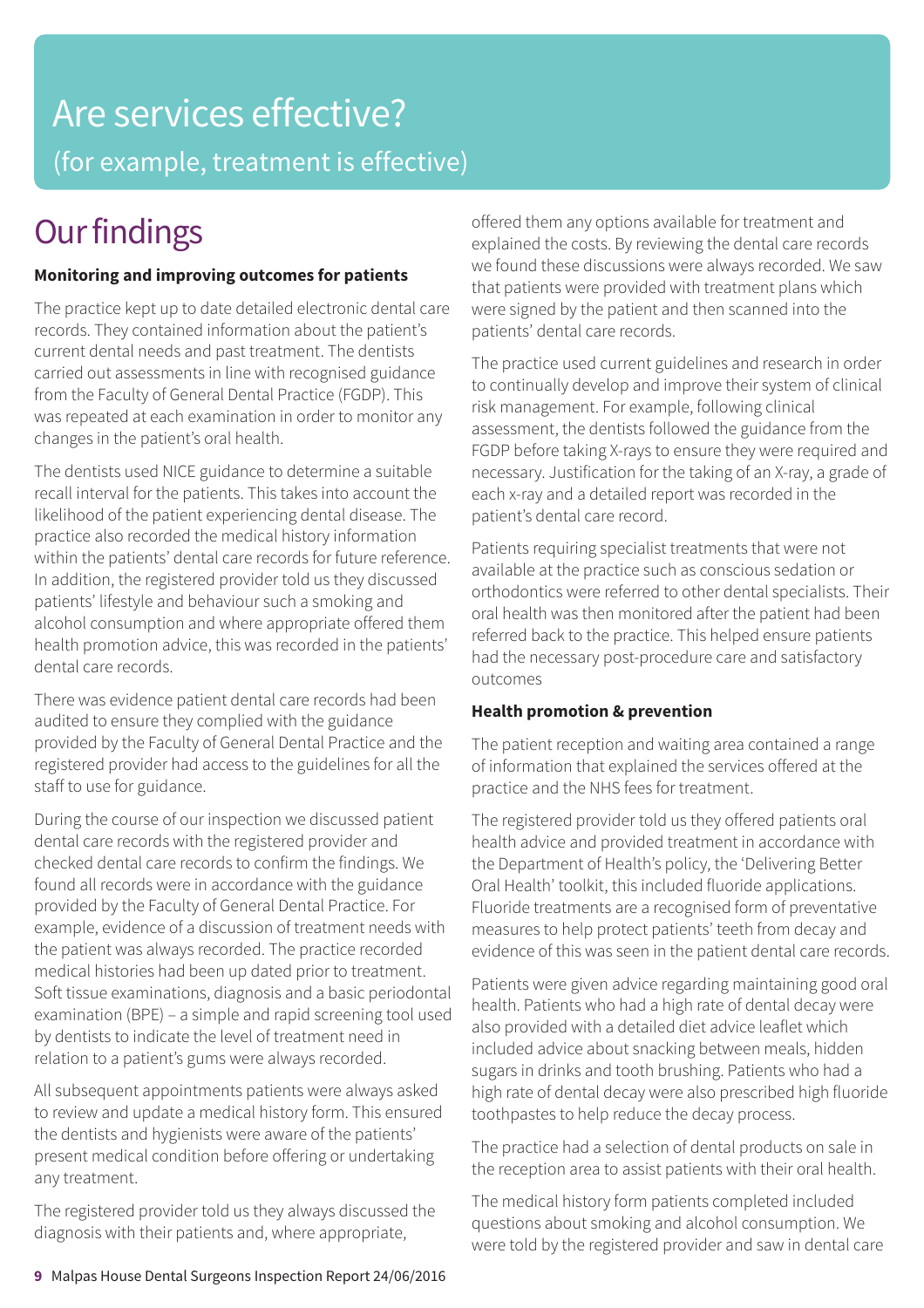## Are services effective? (for example, treatment is effective)

records that smoking cessation advice was given to patients who smoked. The practice also had smoking cessation service information available in the waiting room for patients to self-refer or be referred by the dentists.

#### **Staffing**

Staff told us they had access to on-going training to support their skill level and they were encouraged to maintain a variety of continuous professional development (CPD) required for registration with the General Dental Council (GDC). Records showed professional registration with the GDC was up to date for all staff and we saw evidence of on-going CPD.

Staff told us they had not had an appraisal to date as the new registered provider was looking to implement this over the next few months. Staff felt they could approach the registered provider at any time to discuss continuing training and development as the need arose.

#### **Working with other services**

The practice worked with other professionals in the care of their patients where this was in the best interest of the patient and in line with NICE guidelines where appropriate. For example, referrals were made to hospitals and specialist dental services for further investigations or specialist treatment including orthodontics and sedation.

The practice completed detailed proformas or referral letters to ensure the specialist service had all the relevant information required. A copy of the referral letter was kept in the patient's dental care records. Letters received back relating to the referral were first seen by the referring

dentist to see if any action was required and then stored in the patient's dental care records. The practice kept a log of the referrals which had been sent and when a response had been received.

The practice had a process for urgent referrals for suspected malignancies and worked closely with a variety of locations to ensure this suited the patient's needs.

#### **Consent to care and treatment**

Patients were given appropriate information to support them to make decisions about the treatment they received. Staff were knowledgeable about how to ensure patients had sufficient information and the mental capacity to give informed consent. Staff described to us how valid consent was obtained for all care and treatment and the role family members and carers might have in supporting the patient to understand and make decisions. Staff were clear about involving children in decision making and ensuring their wishes were respected regarding treatment.

Staff had completed training annually and had an understanding of the principles of the Mental Capacity Act (MCA) 2005 and how it was relevant to ensuring patients had the capacity to consent to their dental treatment.

Staff ensured patients gave their consent before treatment began and a treatment plan was signed by the patient. We saw in dental care records that individual treatment options, risks, benefits and costs were always discussed with each patient and they were always recorded in the records. Patients were given time to consider and make informed decisions about which option they preferred.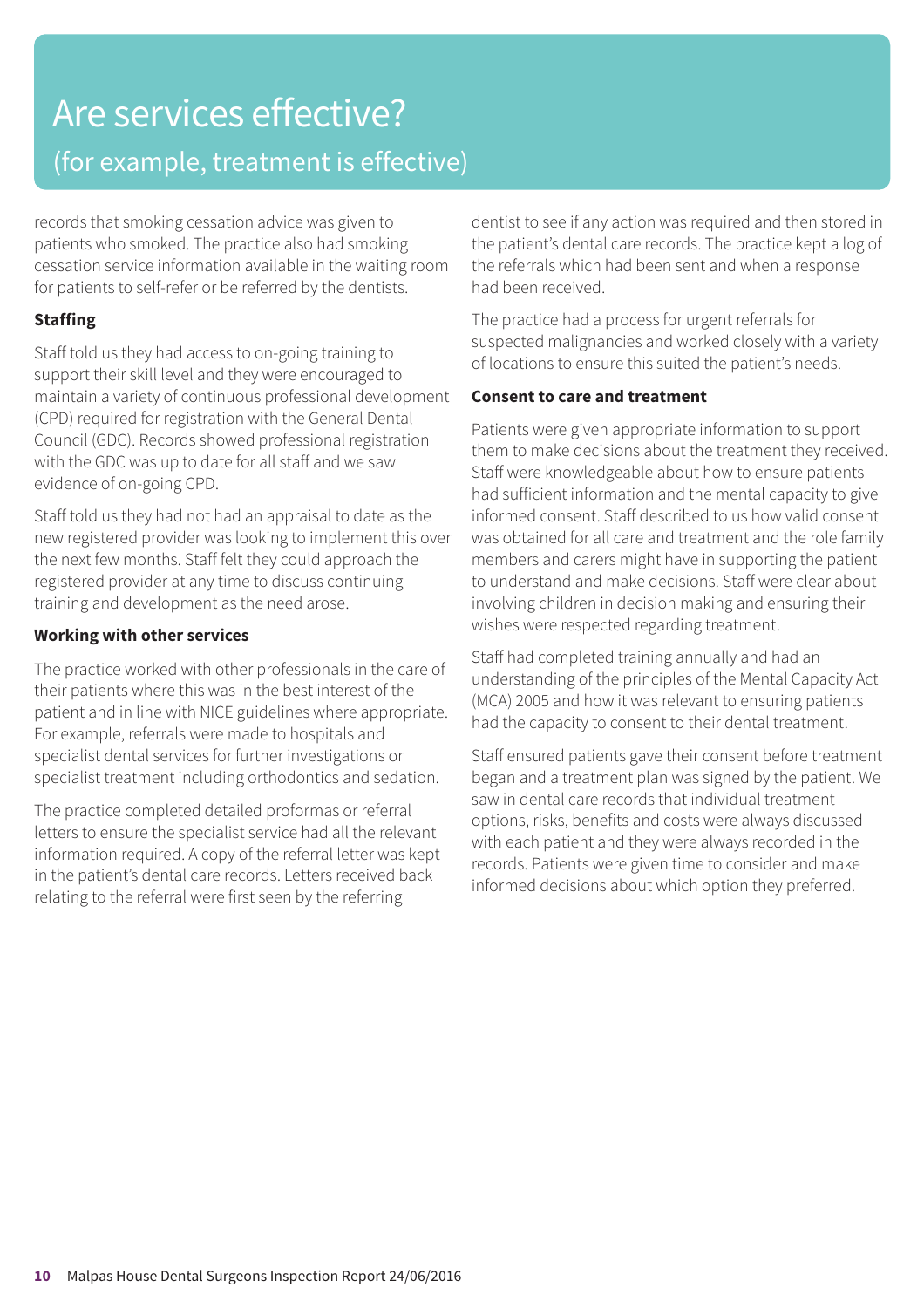# Are services caring?

### **Our findings**

#### **Respect, dignity, compassion & empathy**

Feedback from the patients was positive and they commented they were treated with care, respect and dignity. They said staff supported them and were quick to respond to any distress or discomfort during treatment. Staff told us they always interacted with patients in a respectful, appropriate and kind manner. We observed staff to be friendly and respectful towards patients during interactions at the reception desk and over the telephone.

We observed privacy and confidentiality were maintained for patients who used the service on the day of inspection. We observed staff were helpful, discreet and respectful to patients. Staff said if a patient wished to speak in private, an empty room would be found to speak with them.

Patients' electronic care records were password protected and regularly backed up to secure storage.

Music was played in the waiting area for patients; a selection of magazines was available and chilled water. Children books and toys were also available.

#### **Involvement in decisions about care and treatment**

The practice provided patients with information to enable them to make informed choices. Patients commented they felt involved in their treatment and it was fully explained to them. Staff described to us how they involved patients' relatives or carers when required and ensured there was sufficient time to explain fully the care and treatment they were providing in a way patients understood.

Staff told us how the dentists would provide treatment options including benefits and possible risks of each option.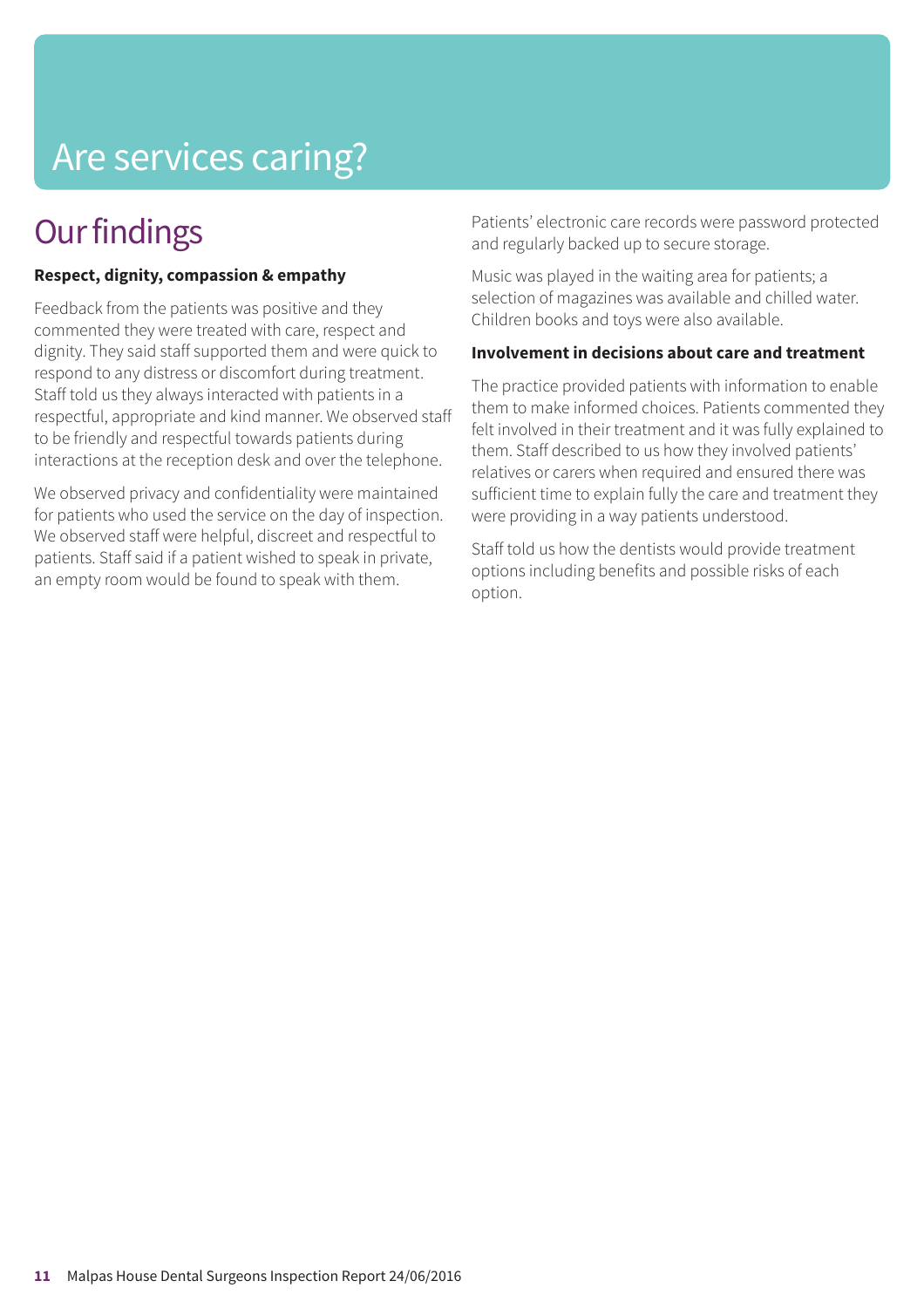# Are services responsive to people's needs? (for example, to feedback?)

# **Our findings**

#### **Responding to and meeting patients' needs**

We found the practice had an efficient appointment system in place to respond to patients' needs. Staff told us patients who requested an urgent appointment would be seen the same day. Slots were booked out each day and if theses had been filled the reception staff and dentist reviewed the day list and discussed when would be convenient for the patient to attend.

The patients commented on the CQC comment cards they had sufficient time during their appointment and they were not rushed. We observed the clinics ran smoothly on the day of the inspection and patients were not kept waiting.

#### **Tackling inequity and promoting equality**

Reasonable adjustments had been made to the premises and the practice had completed a disability access audit. There was an accessible toilet with an alarm and hand rails in place. There was step free access to the premises at the front of the building and a permanent ramp was in place.

The practice had equality and diversity policy to support staff had undertaken training to provide an understanding to meet the needs of patients. The practice also had access to translation services for those whose first language was not English.

The practice works closely with a charity for children from Chernobyl. As part of an annual visit, up to 15 children are given any dental care they require.

#### **Access to the service**

The practice displayed its opening hours in the premises, in the practice information leaflet and on the practice website.

The opening hours are:

Monday - Friday 09:00 – 17:00

One Saturday each month 09:00 – 13:00.

The patients told us they were rarely kept waiting for their appointment. Where treatment was urgent patients would be seen the same day. The patients told us when they had required an emergency appointment this had been organised the same day. The practice had a system in place for patients requiring urgent dental care when the practice was closed. Patients were signposted to the NHS 111 service on the telephone answering machine or to the private out of hour's number.

#### **Concerns & complaints**

The practice had a complaints policy which provided staff with clear guidance about how to handle a complaint. The registered provider was responsible for dealing with complaints when they arose. Staff told us they raised any formal or informal comments or concerns with the registered provider to ensure responses were made in a timely manner.

We looked at the practice's procedure for acknowledging, recording, investigating and responding to complaints, concerns and suggestions made by patients. This was in accordance with the Local Authority Social Services and National Health Service Complaints (England) Regulations 2009.

The practice had received no complaints in the last year; we saw evidence of historical complaints had been dealt with in line with the practice's procedure. This included acknowledging the complaint within three working days and providing a formal response within 14 days.